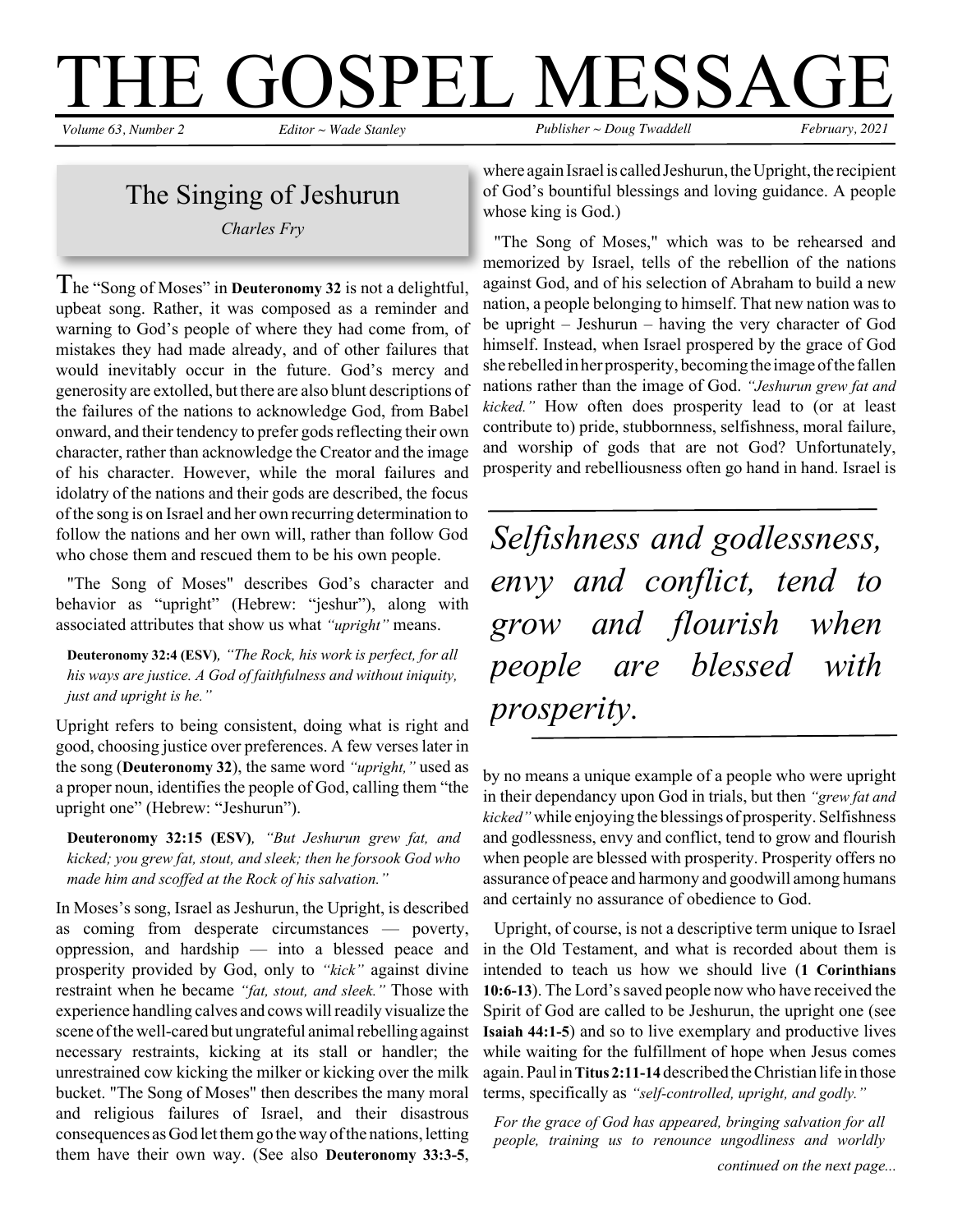#### *Continued from front page: "The Singing of Jeshurun"*

*passions, and to live self-controlled, upright, and godly lives in the present age, waiting for our blessed hope, the appearing of the glory of our great God and Savior Jesus Christ, who gave himself for usto redeem usfrom all lawlessness and to purify for himself a people for his own possessionwho are zealousfor good works* **(Titus 2:11-14, ESV).**

Christians, as described by Paul, are *"a people"* for God's *"own possession"* which is what the upright (Jeshurun) in the Old Testament were called to be. Learning (we hope) the lesson of Israel in "The Song of Moses," the Lord's people must not *"grow fat and kick"* even if we might be living in a culture seemingly slipping into the vortex of rebellion in the mist of prosperity, with all the disasters that *"kicking"* sets in motion.

Nationstoday are no less accountable to God than they were at Babel or in Deuteronomy when they *"get fat and kick."* Prosperity might contribute to the inclination to get fat, get stubborn, and make trouble, but whatever happens in the nation(s), Christians must be Jeshurun (upright) and must not *"get fat and kick"* against divine restraint.

> *~ 2312 Delbert Street, Bakersfield, CA 93312-2114 cfry@bak.rr.com*

*Where do wars and fights come from among you? Do they not come from your desires for pleasure that war in your members? You lust and do not have. You murder and covet and cannot obtain.You fight andwar.Yet you do not have because you do not ask. You ask and do notreceive, because you ask amiss, that you may spend it on your pleasures. Adulterers and adulteresses! Do you not know that friendship with the world is enmity with God? Whoever therefore wants to be a friend of the world makes himself an enemy of God. Or do you think that the Scripture says in vain, "The Spirit who dwells in us yearns jealously?"*

*But He gives more grace. Therefore He says:"God resists the proud, but gives grace to the humble."*

**James 4:1-7**

#### What Does the Lord See? *Blake Stanley*

Throughout the scriptures, God examines and judges communities of people. The first example ofthisis early in the scriptures in **Genesis 6,** when He examines the hearts of all of mankind. As the Old Testament follows the history of God's people, there are many similar examples where God judges and not always unfavorably — groups of people: Sodom and

Gomorrah, the Hebrew midwives(see **Exodus 1**), the nation of Israel many times and, more specifically, the northern kingdom of Israel and southern kingdom of Judah. This continues into the New Testament as well: through John the Baptist, the leadership of Israel was proclaimed to be a brood of vipers. Woes were proclaimed against the citiesthat did not heed the preaching of Jesus or His apostles.

It appears, at times, that God views the character of not only the part(the individual), but also the whole.In the above, there were examples of nations, cities, groups of leaders, and, in one instance, all of mankind. These groups all had characteristics that could be described and judged. Prior to the flood, man had a heart that only looked to evil. Sodom and Gomorrah were characterized by their pride. The Hebrew midwives were faithful to, and fearful of, the Lord. The nations of Israel and Judah were decadent as nations, chasing after idols, disregarding of the poor and guilty, as well as many other sins.

In the beginning of John's vision recorded as the book of **Revelation**, we see another instance of God judging groups of people. John's vision begins with seeing Christ standing in the midst of a group of lamp stands. The lamp stands are each a symbolic representation of a church in Asia. **Chapterstwo and three** are spent with Christ talking about these congregations: their characteristics, where they have failed and where they have succeeded, what they need to turn away from doing and what they need to turn to doing.

I don't know if Christ continues to examine His churches as He did when John saw Himin this vision. As we have seen, the precedent in the scriptures is that God examines His people not only as individuals, but also as a group. He may very well be looking at our congregations. If He is, what does He see right now and how would it have changed over the last year?

We cannot know the mind of God. There is no way for us to truly and accurately know what God would say, but it is still a useful question to ask in reflection. By the time you are reading this article, it will almost be a year since the COVID-19 pandemic started impacting our lives. It has been challenging, for some more than others. But all of our lives have been impacted by the COVID-19 pandemic. In addition, people across the nation, and more locally in our own congregations, have developed strong and varying feelings concerning what is happening in the world and how to respond. There is no doubt this has put strain not just on us as individuals but also on us as congregations.

As we look back at the last year, what has this done to our churches? Are we stronger or are we weaker? Has our faith increased or has it been weakened? Has our love abounded to one another or have we allowed the divisiveness of the world to creep into our hearts? The point of the exercise isn't to encourage criticism.I'mnotsuggesting we assign some sort of grade or rating to our congregations. I don't believe any of us has the discernment or information to make this kind of a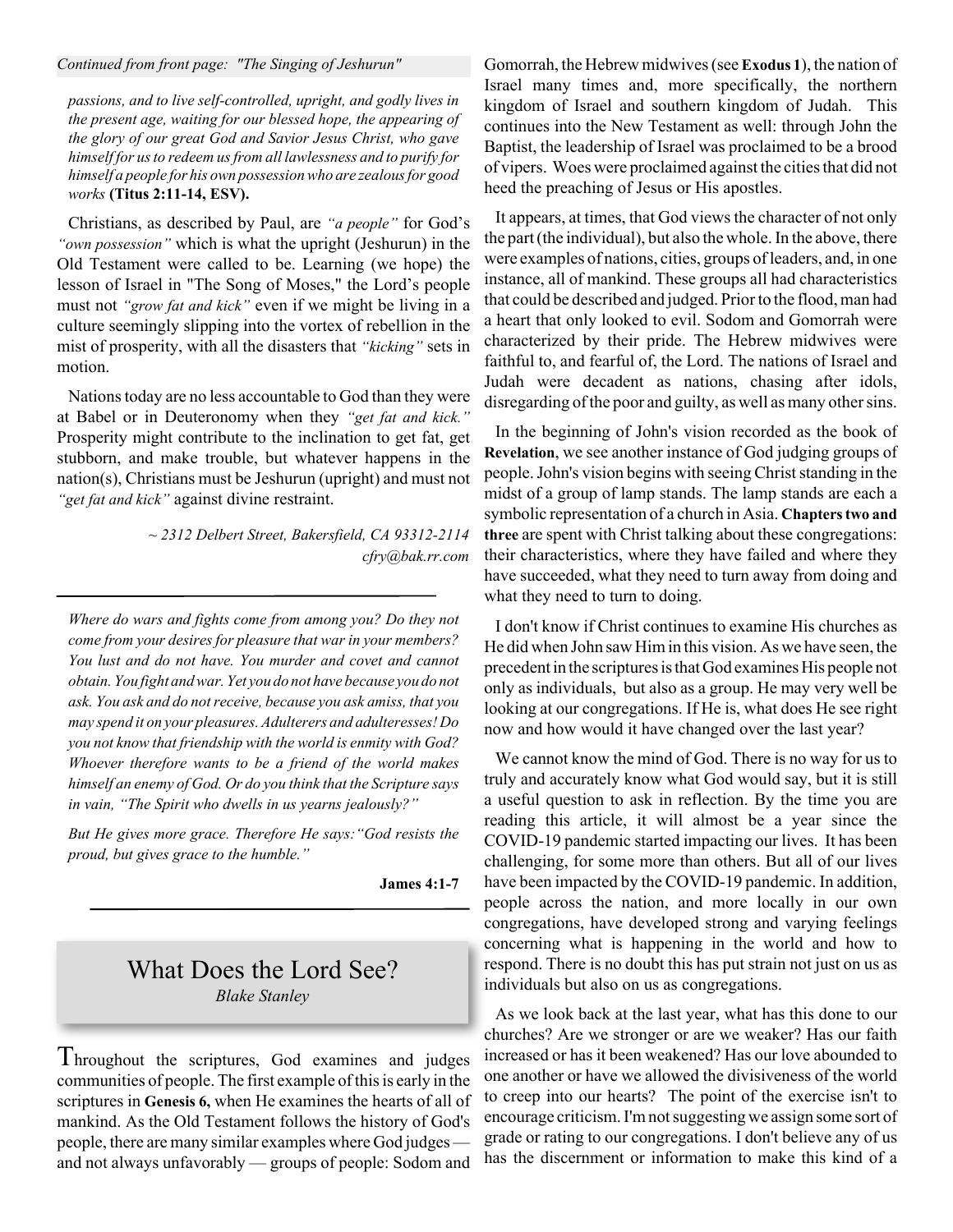judgment — we cannot possibly see what Christ saw to judge those congregations. But what we can reflect on is our own behavior, and the question we can ask ourselves is how have our actionsimpactedwhatChristwould see ifHe looked at our congregation as He did with the congregations in Asia?

If we could peer through Christ's judgments of the Churches of Asia what we would see is individual people. Paul tells us in **1 Corinthians 12:27**, "*Now you are the body of Christ, and members individually."* Together we are a body, but that body ismade up of each of us.The character of a group does not exist outside of the character of the individuals that make up that group. The judgments that Christ rendered against the congregations in **Revelation 2-3** were a reflection of the individuals who made up those congregations. The lukewarm church had lukewarm members. The church that abandoned its first love was made up of members who had abandoned their first love. The church that kept Christ's words of patient endurance had members who had kept Christ's words of patient endurance.

If Christ islooking at our congregations, the picture He sees is a reflection of each of us. Apainted picture is completed one brush stroke at a time. All members adds to the picture Christ sees with their own individual brush and their own individual movements. What each of us should consider is if our contributions would help to paint something Christ would want to see.

> *~ 1101 Wiltshire Blvd., Raymore, MO 64083-8318 ~ blakestanley28@gmail.com*

*Therefore whoever eats this bread or drinks this cup of the Lord in an unworthy mannerwill be guilty of the body and blood of the Lord. But let a man examine himself, and so let him eat of the bread and drink of the cup. For he who eats and drinks in an unworthy manner eats and drinks judgment to himself, not discerning the Lord's body. For this reason many are weak and sick among you, and many sleep. For if we would judge ourselves, we would not be judged. But when we are judged, we are chastened by the Lord, that we may not be condemned with the world.*

**1 Corinthians 11:27-32**

#### Make Every Day Count *Brandon Lee*

In **Ecclesiastes <sup>12</sup>**, we find Solomon bringing this book to <sup>a</sup> close. While **Proverbs** is often called the book of wisdom, **Ecclesiastes** might be called the book of foolishness. There is much to learn from both books and we must always remember

that God's word is sufficient, without the need to add more (**2 Corinthians 3:4**).

We will spend our entire lives remembering things, but it's crucial that we keep at the front of our minds that God the creator fashioned us individually. When speaking on Mars Hill, Paul doesn't start with the cross of Christ, but with the creation. After that, he proceeds to the gospel of Christ. While it's easy to forget so many things, let us never forget that the creator God has come to us in the Lord Jesus Christ (see **Acts 17:24-26**).

Solomon also reminds us that life is short and doesn't go on forever. It's difficult to envision as a youth, but we must take the words of James to heart when he writes that *"life is but a vapor, here for a little while"* (**James 4:14**). We must capture opportunities while we can for our days are but a few.

Solomon continues in the final chapter of **Ecclesiastes** describing the reality of growing old. Arms and hands become shaky, legs are no longer upright, teeth are missing. The eyes have grown dim, deafness has set in, and many have insomnia. Yet thissame person who can't hear a phone ring, is awakened by the singing of birds. He continues with a fear of heights, hair turned white, desire lost, and ultimately to eternal rest.

The frailty of life is seen in the beautifully-fashioned golden lamp suspended by the silver chain. With one snap, the chain can so easily break, the fragile life comes to an end. I don't believe Solomon is attempting to be morbid; earlier in his book he states that it's better to go to a house of mourning than into the feast of fools (**Ecclesiastes 7:2-6**). At the feast, there is nothing but the superficial and fake -- vanity. However, as people gather to mourn, we can't help but think seriously about things, to refocus our lives. Have you ever left a funeral home and not felt closer to God?

As we all look towards the end of our days, let us consider the words of Jesus, *"What will it profit a man if he gains the whole world and loses his own soul?"* (**Mark 8:36**). Remember then to seize the opportunities that are before you now.

Throughout this book Solomon has gone down a number of streets, only to see that all but one is a dead end. It's easy to go down the avenue of worldly wisdom in hope of finding something wonderful, only to realize it's elusive. It's sad that on college campuses, the students most likely to commit suicide are the top achievers academically, not the one's barely getting through. Why? While there is surely not one simple answer, could it be that some begin to see the futility of worldly academia? That's not to say school has no place, but it must always be understood that in the big picture God's wisdom is the true wisdom.

As all these streets are traveled, the brevity and futility of them become apparent. So Solomon reminds us that God will bring every deed into judgment (**Ecclesiastes 12:13-14**). And